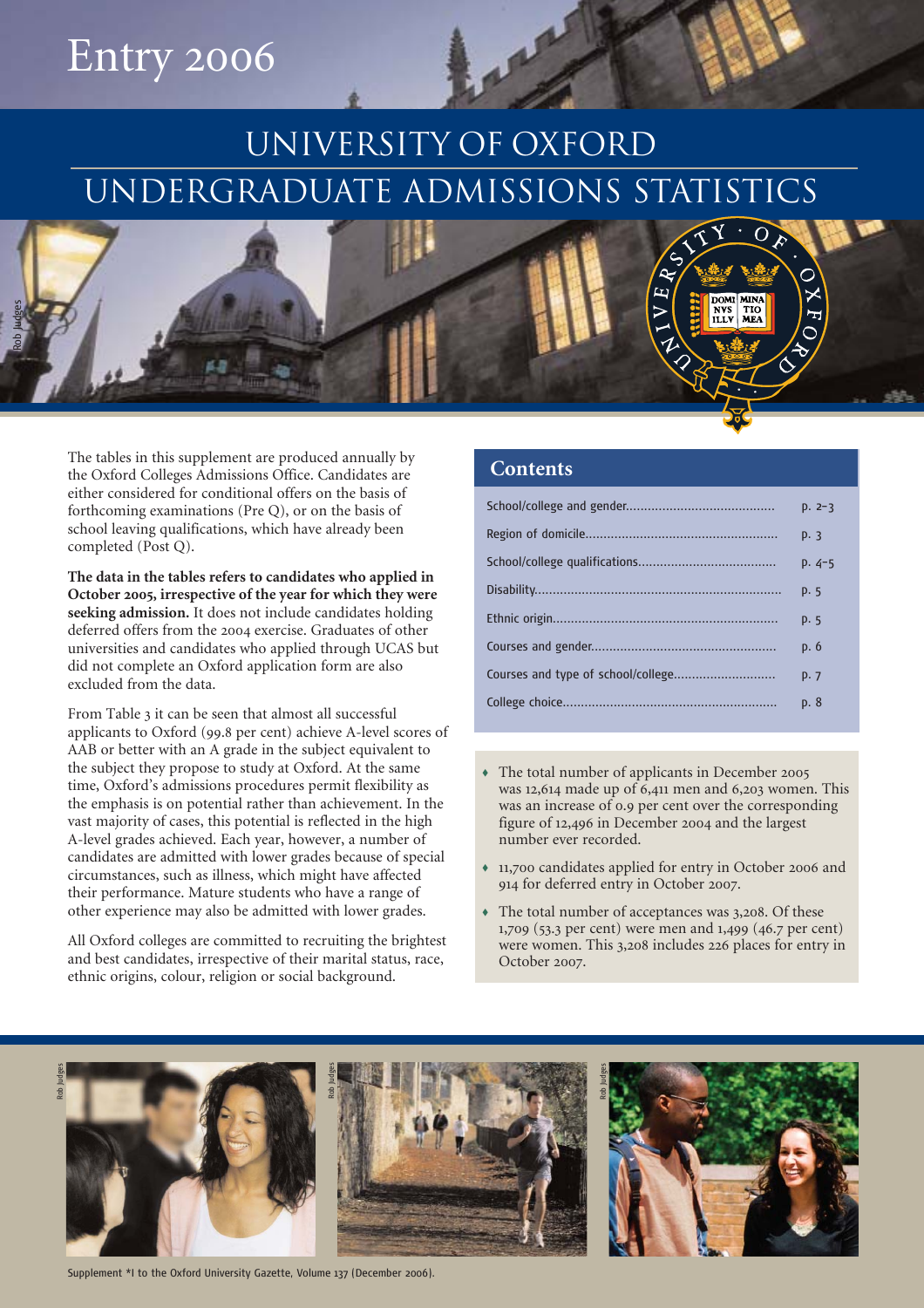# **School/college and gender**

#### **Table 1** Applications and acceptances by type of school/college and gender

- 1 The 'maintained' category comprises comprehensive schools, sixth-form centres, grammar schools and other secondary schools
- 2 The 'FE/HE' category comprises tertiary colleges, all types of further education colleges and higher education institutions
- 3 The 'maintained sector' category comprises the maintained, FE/HE, sixth-form colleges and grant maintained categories
- 4 'Other institutions' mainly comprises schools/colleges outside the UK, but also includes a few UK institutions that are not classified as either maintained or independent

|                                 | <b>Applications 2006</b> |       |              |       |       | Acceptances 2006 |              |       |
|---------------------------------|--------------------------|-------|--------------|-------|-------|------------------|--------------|-------|
|                                 | M                        | F     | <b>Total</b> | %     | M     | F                | <b>Total</b> | %     |
| Maintained <sup>1</sup>         | 1,689                    | 1,754 | 3,443        | 27.3  | 437   | 420              | 857          | 26.7  |
| FE/HE <sup>2</sup>              | 267                      | 269   | 536          | 4.2   | 64    | 40               | 104          | 3.2   |
| Sixth-form colleges             | 511                      | 537   | 1,048        | 8.3   | 126   | 142              | 268          | 8.4   |
| Grant maintained                | 550                      | 423   | 973          | 7.7   | 165   | 117              | 282          | 8.8   |
| Maintained sector <sup>3</sup>  | 3,017                    | 2,983 | 6,000        | 47.6  | 792   | 719              | 1,511        | 47.1  |
| Independent                     | 2,261                    | 2,039 | 4,300        | 34.1  | 762   | 629              | 1,391        | 43.4  |
| Other institutions <sup>4</sup> | 408                      | 421   | 829          | 6.6   | 61    | 65               | 126          | 3.9   |
| <b>Individuals</b>              | 725                      | 760   | 1,485        | 11.8  | 94    | 86               | 180          | 5.6   |
| <b>Total</b>                    | 6,411                    | 6,203 | 12,614       | 100.0 | 1,709 | 1,499            | 3,208        | 100.0 |

|                                 | <b>Applications 2005</b> |       |              |       |       |       | Acceptances 2005 |       |  |
|---------------------------------|--------------------------|-------|--------------|-------|-------|-------|------------------|-------|--|
|                                 | M                        | F     | <b>Total</b> | %     | M     | F     | <b>Total</b>     | %     |  |
| Maintained <sup>1</sup>         | 1,601                    | 1,734 | 3,335        | 26.7  | 441   | 389   | 830              | 25.8  |  |
| $FE/HE^2$                       | 265                      | 291   | 556          | 4.4   | 54    | 63    | 117              | 3.7   |  |
| Sixth-form colleges             | 434                      | 587   | 1,021        | 8.2   | 112   | 163   | 275              | 8.6   |  |
| Grant maintained                | 499                      | 398   | 897          | 7.2   | 159   | 109   | 268              | 8.3   |  |
| Maintained sector <sup>3</sup>  | 2,799                    | 3,010 | 5,809        | 46.5  | 766   | 724   | 1,490            | 46.4  |  |
| Independent                     | 2,352                    | 2,036 | 4,388        | 35.1  | 777   | 633   | 1,410            | 43.9  |  |
| Other institutions <sup>4</sup> | 567                      | 647   | 1,214        | 9.7   | 69    | 86    | 155              | 4.8   |  |
| <b>Individuals</b>              | 564                      | 521   | 1,085        | 8.7   | 78    | 81    | 159              | 4.9   |  |
| <b>Total</b>                    | 6.282                    | 6,214 | 12,496       | 100.0 | 1,690 | 1,524 | 3,214            | 100.0 |  |

### **Table 1a** Success rate by type of school/college and gender

|                          | Success rate 2006 |          |           |  |  |  |  |
|--------------------------|-------------------|----------|-----------|--|--|--|--|
|                          | $M(\% )$          | $F(\% )$ | $All(\%)$ |  |  |  |  |
| Maintained               | 25.9              | 23.9     | 24.9      |  |  |  |  |
| FE/HE                    | 24.0              | 14.9     | 19.4      |  |  |  |  |
| Sixth-form colleges      | 24.7              | 26.4     | 25.6      |  |  |  |  |
| Grant maintained         | 30.0              | 27.7     | 29.0      |  |  |  |  |
| <b>Maintained sector</b> | 26.3              | 24.1     | 25.2      |  |  |  |  |
| Independent              | 33.7              | 30.8     | 32.3      |  |  |  |  |
| Other institutions       | 15.0              | 15.4     | 15.2      |  |  |  |  |
| <b>Individuals</b>       | 13.0              | 11.3     | 12.1      |  |  |  |  |
| <b>Total</b>             | 26.7              | 24.2     | 25.4      |  |  |  |  |

|                          | Success rate 2005 |          |           |  |  |  |  |
|--------------------------|-------------------|----------|-----------|--|--|--|--|
|                          | $M(\% )$          | $F(\% )$ | $All(\%)$ |  |  |  |  |
| Maintained               | 27.5              | 22.4     | 24.9      |  |  |  |  |
| FE/HE                    | 20.4              | 21.6     | 21.0      |  |  |  |  |
| Sixth-form colleges      | 25.8              | 27.8     | 26.9      |  |  |  |  |
| Grant maintained         | 31.9              | 27.4     | 29.9      |  |  |  |  |
| <b>Maintained sector</b> | 27.4              | 24.1     | 25.6      |  |  |  |  |
| Independent              | 33.0              | 31.1     | 32.1      |  |  |  |  |
| Other institutions       | 12.2              | 13.3     | 12.8      |  |  |  |  |
| <b>Individuals</b>       | 13.8              | 15.5     | 14.7      |  |  |  |  |
| Total                    | 26.9              | 24.5     | 25.7      |  |  |  |  |



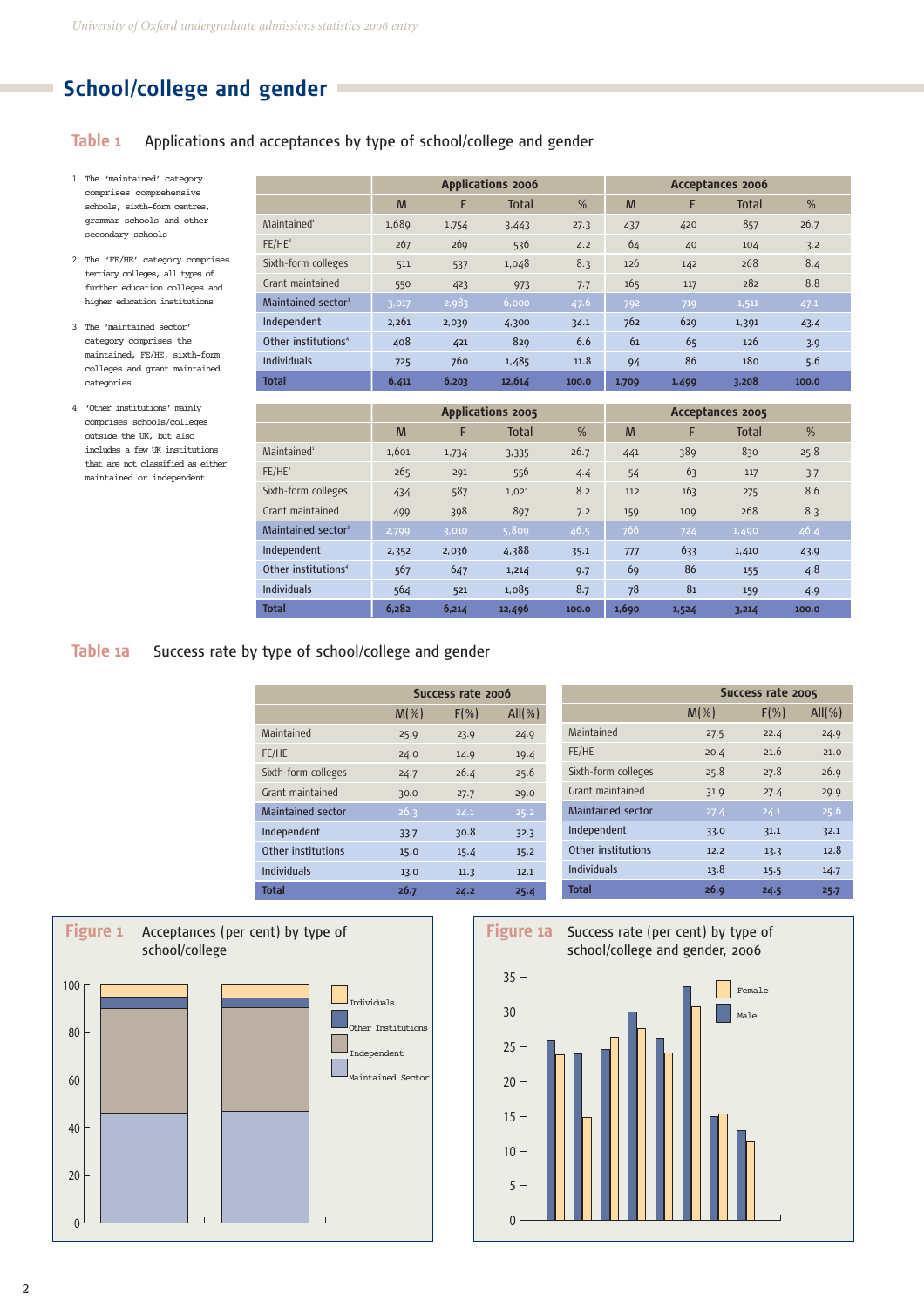#### **Table 1b** Success rate by application route

Pre Q: pre-qualification, i.e. application before final school/college examination results are known

Post Q: post-qualification, i.e. application after final school/college examination results are known

|                          | 2006   |       |      |        |     |       |        | 2005   |      |       |     |      |
|--------------------------|--------|-------|------|--------|-----|-------|--------|--------|------|-------|-----|------|
|                          | Pre O  |       |      | Post O |     | Pre O |        | Post O |      |       |     |      |
|                          | App    | Acc   | SR%  | App    | Acc | SR%   | App    | Acc    | SR%  | App   | Acc | SR%  |
| <b>Maintained sector</b> | 5,816  | 1,457 | 25.1 | 184    | 54  | 29.3  | 5,547  | 1,405  | 25.3 | 262   | 85  | 32.4 |
| Independent              | 3,832  | 1,191 | 31.1 | 468    | 200 | 42.7  | 3,871  | 1,232  | 31.8 | 517   | 178 | 34.4 |
| Others <sup>'</sup>      | 1,894  | 237   | 12.5 | 420    | 69  | 16.4  | 1,820  | 214    | 11.8 | 479   | 100 | 20.9 |
| <b>Total</b>             | 11,542 | 2,885 | 25.0 | 1,072  | 323 | 30.1  | 11,238 | 2,851  | 25.4 | 1,258 | 363 | 28.9 |

SR Success rate

# Other institutions and individuals

# **Region of domicile**

**Table 2** Applications and acceptances by region of domicile

|                       |           | <b>Applications</b> |           | <b>Acceptances</b><br>for entry 2006 |                                          | <b>Total number of</b> |
|-----------------------|-----------|---------------------|-----------|--------------------------------------|------------------------------------------|------------------------|
|                       |           | for entry 2006      |           |                                      | candidates accepted<br>through UCAS 2005 |                        |
| Region of domicile    | <b>No</b> | $\%$                | <b>No</b> | $\%$                                 | <b>No</b>                                | $\%$                   |
| North-East            | 238       | 1.9                 | 61        | 1.9                                  | 13,176                                   | 3.4                    |
| North-West            | 916       | 7.3                 | 247       | 7.7                                  | 39,088                                   | 10.0                   |
| Yorkshire & Humbs     | 516       | 4.1                 | 161       | 5.0                                  | 25,923                                   | 6.6                    |
| East Midlands         | 441       | 3.5                 | 113       | 3.5                                  | 22,667                                   | 5.8                    |
| <b>West Midlands</b>  | 790       | 6.2                 | 203       | 6.3                                  | 29,347                                   | 7.5                    |
| Eastern               | 806       | 6.5                 | 231       | 7.2                                  | 30,075                                   | 7.7                    |
| <b>Greater London</b> | 1,971     | 15.6                | 607       | 18.9                                 | 52,628                                   | 13.4                   |
| South East            | 2,177     | 17.2                | 658       | 20.5                                 | 48,875                                   | 12.4                   |
| South West            | 1,131     | 9.0                 | 317       | 9.9                                  | 29,548                                   | 7.5                    |
| <b>Wales</b>          | 442       | 3.5                 | 84        | 2.6                                  | 15,995                                   | 4.1                    |
| Scotland              | 234       | 1.8                 | 59        | 1.9                                  | 26,827                                   | 6.8                    |
| Northern Ireland      | 135       | 1.1                 | 30        | 1.0                                  | 13,756                                   | 3.5                    |
| Overseas              | 2,817     | 22.3                | 437       | 13.6                                 | 44,468                                   | 11.3                   |
| <b>Total</b>          | 12,614    | 100.0               | 3,208     | 100.0                                | 392,373                                  | 100.0                  |



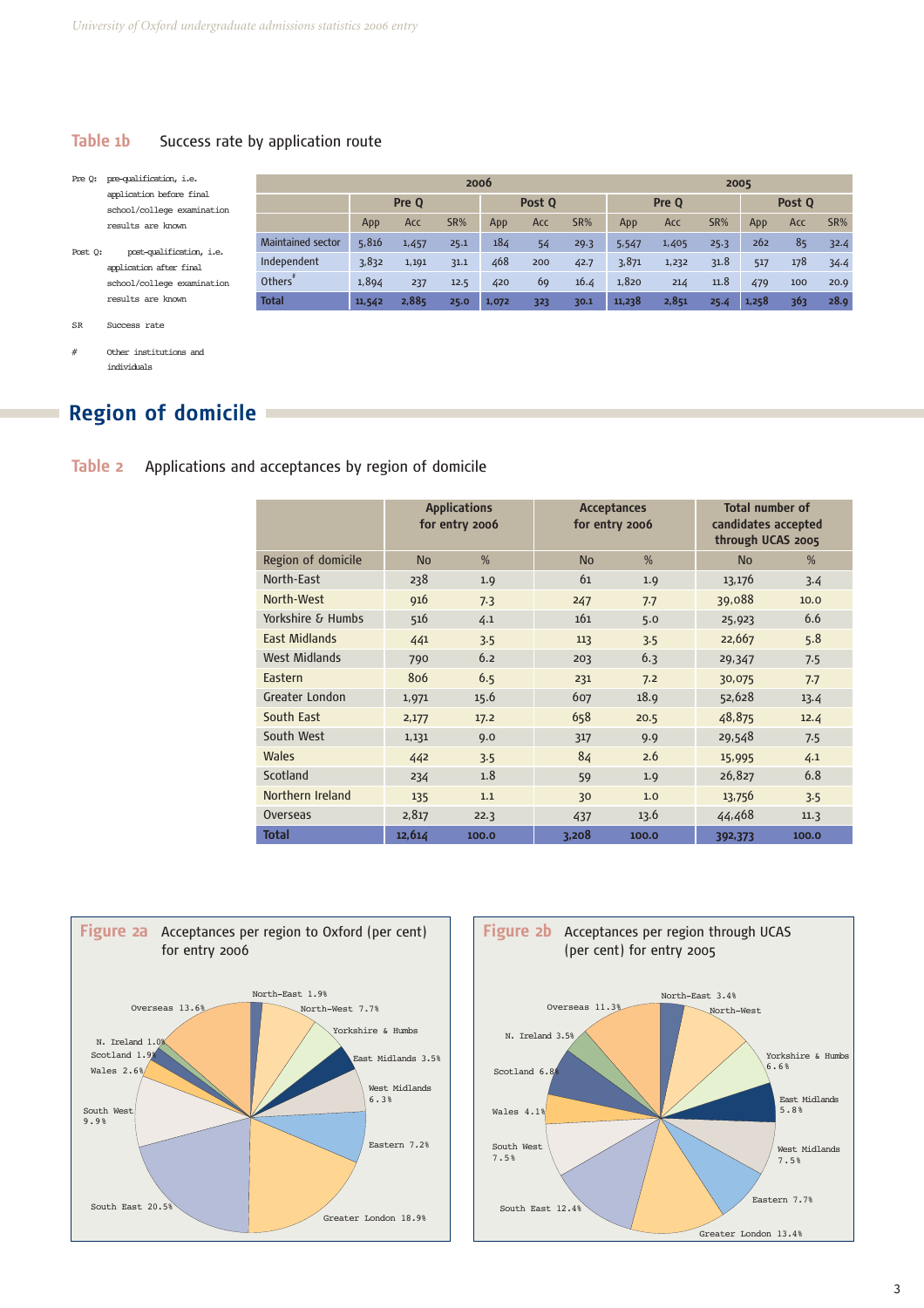# **School/college qualifications**

examination results are known

**Table 3** A-level scores of Post-Q acceptances, A-level scores required by Pre-Q candidates holding offers, and scores achieved by Pre-Q candidates

|            | The scoring system is as follows: | <b>Achieved by</b><br><b>UCAS score</b> |                                                                                 | <b>Required from</b>             |                                                       | <b>Achieved by</b> |                | <b>Total entry</b> |  |
|------------|-----------------------------------|-----------------------------------------|---------------------------------------------------------------------------------|----------------------------------|-------------------------------------------------------|--------------------|----------------|--------------------|--|
| A-levels:  | $A = 10$<br>$B = 8$<br>$C = 6$    |                                         | Post-Q candidates Pre-Q candidates<br>holding<br>unconditional<br><b>offers</b> | holding<br>conditional<br>offers | Pre-Q candidates<br>entering Oxford<br>in Autumn 2006 |                    | in Autumn 2006 |                    |  |
|            | $D = 4$                           |                                         | No of candidates                                                                | No of candidates                 | <b>No</b>                                             | %                  | <b>No</b>      | %                  |  |
|            | $E = 2$                           | 30 and over                             | 260                                                                             | 2,735                            | 2,540                                                 | 97.7               | 2,752          | 97.6               |  |
| AS-levels: |                                   | 28                                      | 15                                                                              | 88                               | 52                                                    | 2.0                | 61             | 2.1                |  |
|            | $A = 5$                           | 26                                      | $\mathbf{0}$                                                                    | $\mathbf 0$                      | 4                                                     | 0.2                | 4              | 0.2                |  |
|            | $B = 4$                           |                                         | $\mathbf{0}$                                                                    | 6                                | $\overline{2}$                                        | 0.1                | $\overline{2}$ | 0.1                |  |
|            | $C = 3$                           | 24                                      |                                                                                 |                                  |                                                       |                    |                |                    |  |
|            | $D = 2$                           | 22                                      | $\mathbf 0$                                                                     | $\mathbf{O}$                     | $\mathbf{0}$                                          | 0.0                | $\mathbf 0$    | 0.0                |  |
|            | $E = 1$                           | 20                                      | $\mathbf{0}$                                                                    | $\mathbf 0$                      | $\mathbf{0}$                                          | 0.0                | $\mathbf 0$    | 0.0                |  |
|            |                                   | 18                                      | $\mathbf{0}$                                                                    | $\mathbf{0}$                     | $\mathbf{O}$                                          | 0.0                | $\mathbf{O}$   | 0.0                |  |
| Pre 0:     | pre-qualification, i.e.           | 16                                      | $\mathbf{0}$                                                                    | $\mathbf{O}$                     | $\mathbf{O}$                                          | 0.0                | $\mathbf{O}$   | 0.0                |  |
|            | application before final          | 14                                      | $\mathbf{1}$                                                                    | $\mathbf{0}$                     | $\mathbf{0}$                                          | 0.0                | $\mathbf{O}$   | 0.0                |  |
|            | school/college                    | below $14$                              | $\mathbf{O}$                                                                    | $\overline{2}$                   | $\mathbf{0}$                                          | 0.0                | $\mathbf 0$    | 0.0                |  |
|            | examination results               | Two A-levels                            | $\overline{3}$                                                                  | 97                               | --                                                    | $- -$              | --             | $- -$              |  |
|            | are known                         | Sub-total                               | 279                                                                             | 2,928                            | 2,598                                                 | 100.0              | 2,819          | 100.0              |  |
| Post Q:    | post-qualification,               | Other qualifications                    | 58                                                                              | 336                              |                                                       |                    | 389            |                    |  |
|            | i.e. application after            | <b>Total</b>                            | 337                                                                             | 3,264                            |                                                       |                    | 3,208          |                    |  |
|            | final school/college              |                                         |                                                                                 |                                  |                                                       |                    |                |                    |  |

Table 3a Average of achieved A-level scores by subject (based on three A-levels, averaged 2004-6)

| University subject                       | <b>Score</b> | <b>University subject</b>           | <b>Score</b> |
|------------------------------------------|--------------|-------------------------------------|--------------|
| Ancient and Modern History               | 29.8         | Law/LSE                             | 29.9         |
| Archaeology and Anthropology             | 29.6         | <b>Mathematics</b>                  | 30.0         |
| Biochemistry                             | 29.9         | <b>Mathematics and Computation</b>  | 30.0         |
| <b>Biological Sciences</b>               | 29.9         | <b>Mathematics and Philosophy</b>   | 29.9         |
| Chemistry                                | 30.0         | <b>Mathematics and Statistics</b>   | 30.0         |
| Classical Archaeology & Ancient History  | 29.6         | Medicine                            | 30.0         |
| Classics                                 | 29.9         | Materials Science & MEM             | 29.9         |
| <b>Classics and English</b>              | 29.5         | <b>Modern History</b>               | 29.8         |
| Classics and Modern Languages            | 29.9         | <b>Modern History and Economics</b> | 30.0         |
| <b>Computer Science</b>                  | 29.8         | <b>Modern History and English</b>   | 29.7         |
| <b>Earth Sciences</b>                    | 29.8         | Modern History and Modern Languages | 30.0         |
| <b>Economics and Management</b>          | 30.0         | <b>Modern History and Politics</b>  | 29.9         |
| <b>Engineering Science</b>               | 29.9         | <b>Modern Languages</b>             | 29.9         |
| <b>Engineering and Computing Science</b> | 30.0         | Modern Languages & Linguistics      | 29.7         |
| <b>EEM</b>                               | 29.9         | <b>Music</b>                        | 29.7         |
| English                                  | 29.8         | <b>Oriental Studies</b>             | 29.7         |
| <b>English and Modern Languages</b>      | 29.8         | Philosophy and Modern Languages     | 29.9         |
| European and Middle Eastern Languages    | 29.8         | Philosophy and Theology             | 29.8         |
| <b>Experimental Psychology</b>           | 29.8         | <b>Physics</b>                      | 30.0         |
| Fine Art                                 | 29.4         | <b>Physics and Philosophy</b>       | 30.0         |
| Geography                                | 29.8         | <b>Physiological Sciences</b>       | 29.9         |
| History of Art                           | 29.7         | <b>PPE</b>                          | 29.9         |
| <b>Human Sciences</b>                    | 29.9         | <b>PPP</b>                          | 29.9         |
| Law                                      | 29.9         | <b>Theology</b>                     | 29.6         |
|                                          |              | <b>Total average</b>                | 29.9         |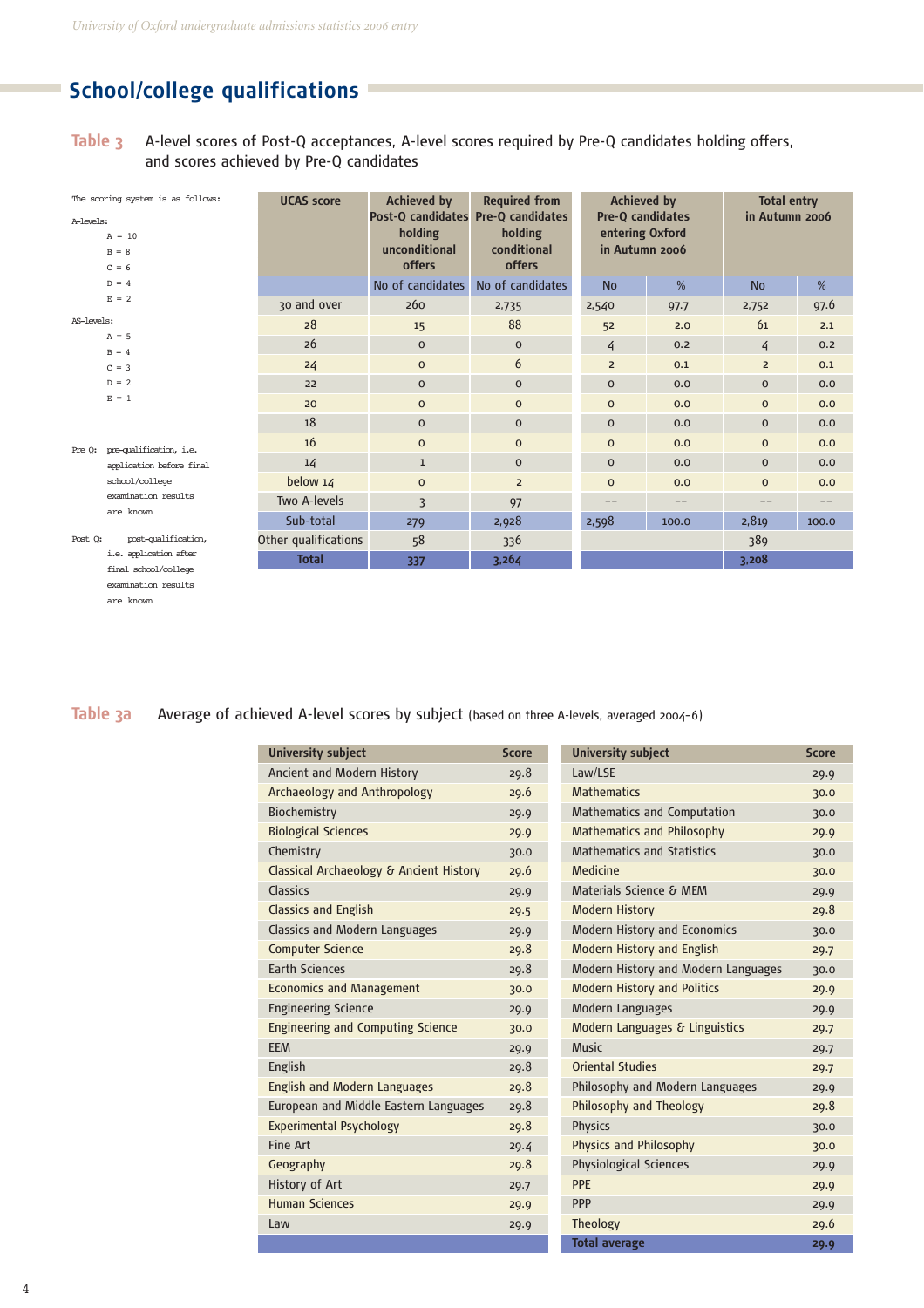#### **Table 3b** Conditional offers for candidates with other qualifications, for 2006 entry

| <b>Type of qualification</b>           | No of candidates |
|----------------------------------------|------------------|
| International Baccalaureate            | 135              |
| Scottish (Advanced Highers or Highers) | 53               |
| US APTs or SATs                        | 28               |
| Abitur                                 | 23               |
| French Baccalaureate                   | 11               |
| European Baccalaureate                 | 9                |
| <b>Irish Leaving Certificate</b>       | 6                |
| Other                                  | 71               |
| <b>Total</b>                           | 336              |

**Disability code Applications Acceptances Acceptances** Success rate (%)

1 277 276 73 77 26.4 27.9 2 24 31 7 8 29.2 25.8 3 18 25 5 7 27.8 28.0 4 12 10 5 2 41.7 20.0 T 17 17 9 8 3 3 47.1 33.3 6 6 13 2 5 33.3 38.5 7 45 59 14 15 31.1 25.4 8 11 14 3 2 27.3 14.3 9 80 83 20 15 25.0 18.1 **Total 490 520 137 134 28.0 25.8**

2006 2005 2006 2005 2006 2005

## **Disability**

**Table 4** Applications, acceptances and success rate by disability

| 1 Specific learning difficulty |
|--------------------------------|
| (e.g. dyslexia)                |
| 2 Blind or partially sighted   |

- 3 Deaf or hard of hearing
- 4 Wheelchair/mobility difficulties
- T Autistic spectrum disorder or Asperger's syndrome
- 6 Mental health difficulties
- 7 Disability that cannot be seen, e.g. diabetes, epilepsy or a heart condition
- 8 Two or more of the above
- 9 Disability, special need or medical condition that is not listed above

# **Ethnic origin**

**Table 5** Applications, acceptances and success rate of home students by known ethnic origin, 2006

|                         |                | <b>Applications</b> | <b>Acceptances</b> |       |              |  |
|-------------------------|----------------|---------------------|--------------------|-------|--------------|--|
|                         | <b>No</b>      | %                   | <b>No</b>          | (% )  | Success rate |  |
| Bangladeshi             | 36             | 0.4                 | 5                  | 0.2   | 13.9         |  |
| Chinese                 | 208            | 2.1                 | 58                 | 2.1   | 27.9         |  |
| Indian                  | 391            | 4.0                 | 81                 | 3.0   | 20.7         |  |
| Pakistani               | 119            | 1.2                 | 9                  | 0.3   | 7.6          |  |
| <b>Other Asian</b>      | 157            | 1.6                 | 26                 | 0.9   | 16.6         |  |
| <b>Black Caribbean</b>  | 31             | 0.3                 | 5                  | 0.2   | 16.1         |  |
| <b>Black African</b>    | 113            | 1.2                 | 20                 | 0.7   | 17.7         |  |
| <b>Black Other</b>      | $\overline{7}$ | 0.1                 | $\mathbf{1}$       | 0.1   | 14.3         |  |
| White & Black Caribbean | 39             | 0.4                 | 9                  | 0.3   | 23.1         |  |
| White & Black African   | 28             | 0.3                 | 8                  | 0.3   | 28.6         |  |
| White & Asian           | 218            | 2.2                 | 68                 | 2.5   | 31.2         |  |
| Other mixed             | 108            | 1.1                 | 25                 | 0.9   | 23.1         |  |
| White                   | 8,222          | 84.2                | 2,426              | 88.0  | 29.5         |  |
| Other                   | 83             | 0.9                 | 14                 | 0.5   | 16.9         |  |
| <b>Total</b>            | 9,760          | 100.0               | 2,755              | 100.0 | 28.2         |  |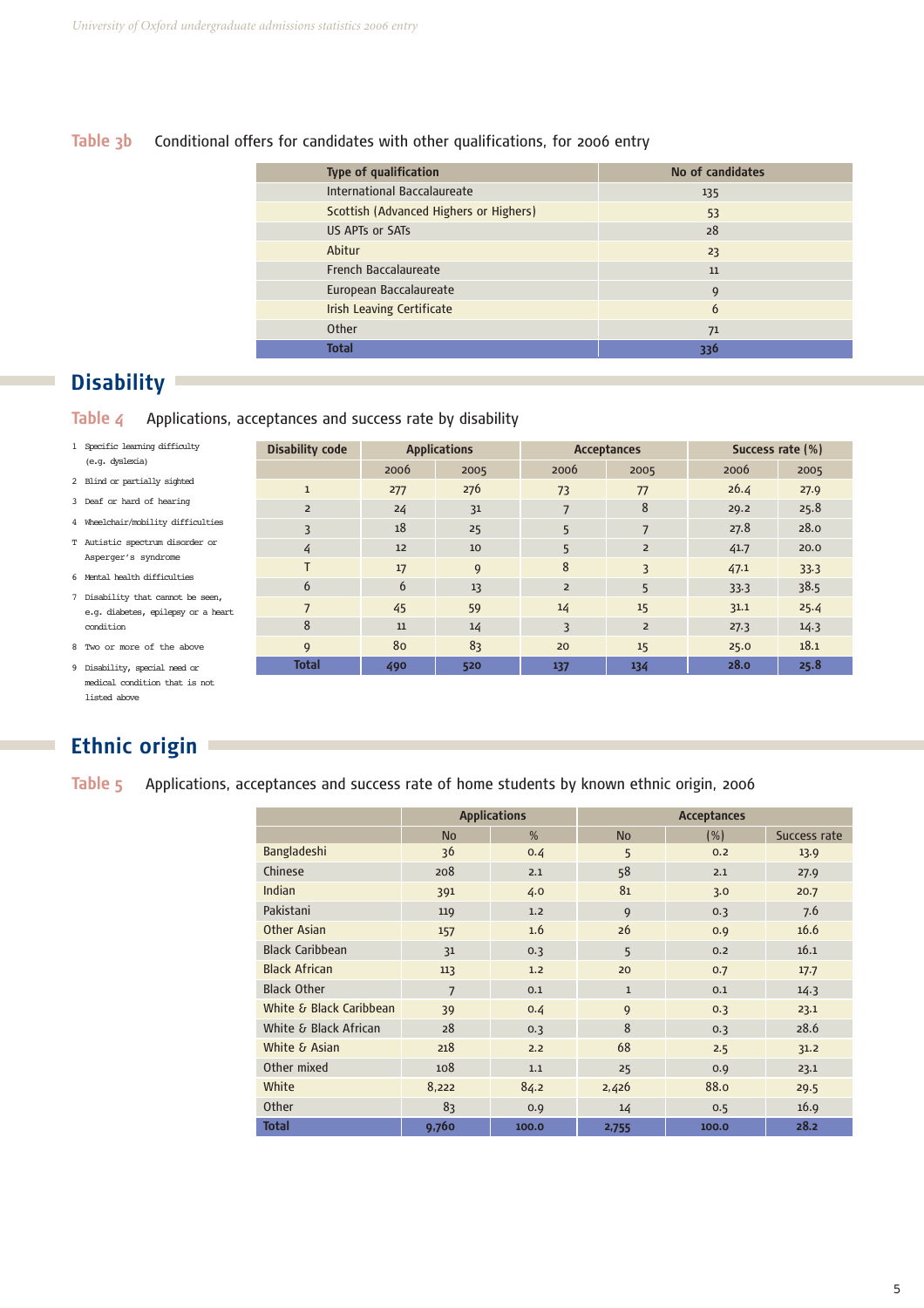# **Courses and gender**

## **Table 6** Applications and acceptances by course and gender, 2006

|                                         | <b>Applications</b> |                |              |                | <b>Acceptances</b> |              |      | Success rate (%) |              |  |
|-----------------------------------------|---------------------|----------------|--------------|----------------|--------------------|--------------|------|------------------|--------------|--|
|                                         | M                   | F              | <b>Total</b> | M              | F                  | <b>Total</b> | M    | F                | <b>Total</b> |  |
| <b>ARTS</b>                             |                     |                |              |                |                    |              |      |                  |              |  |
| Ancient & Modern History                | 52                  | 31             | 83           | 9              | $7\overline{ }$    | 16           | 17.3 | 22.6             | 19.3         |  |
| Archaeology and Anthropology            | 23                  | 39             | 62           | 10             | 13                 | 23           | 43.5 | 33.3             | 37.1         |  |
| Classical Archaeology & Ancient History | 34                  | 51             | 85           | 9              | 12                 | 21           | 26.5 | 23.5             | 24.7         |  |
| Classics                                | 122                 | 134            | 256          | 56             | 63                 | 119          | 45.9 | 47.0             | 46.5         |  |
| Classics & English                      | 9                   | 29             | 38           | 3              | 5                  | 8            | 33.3 | 17.2             | 21.1         |  |
| Classics & Modern Languages             | 16                  | 14             | 30           | 4              | 3                  | 7            | 25.0 | 21.4             | 23.3         |  |
| Economics & Management                  | 423                 | 281            | 704          | 48             | 34                 | 82           | 11.3 | 12.1             | 11.6         |  |
| English                                 | 353                 | 750            | 1,103        | 97             | 154                | 251          | 27.5 | 20.5             | 22.8         |  |
| English & Modern Languages              | 34                  | 101            | 135          | 5              | 21                 | 26           | 14.7 | 20.8             | 19.3         |  |
| European & Middle Eastern Languages     | 13                  | 21             | 34           | 6              | 4                  | 10           | 46.2 | 19.0             | 29.4         |  |
| <b>Fine Art</b>                         | 36                  | 116            | 152          | 8              | 8                  | 16           | 22.2 | 6.9              | 10.5         |  |
| Geography                               | 123                 | 128            | 251          | 44             | 42                 | 86           | 35.8 | 32.8             | 34.3         |  |
| <b>History of Art</b>                   | 8                   | 49             | 57           | $\mathsf{o}$   | 10                 | 10           | 0.0  | 20.4             | 17.5         |  |
| Law                                     | 422                 | 511            | 933          | 89             | 116                | 205          | 21.1 | 22.7             | 22.0         |  |
| Law/LSE                                 | 111                 | 158            | 269          | $\overline{7}$ | 21                 | 28           | 6.3  | 13.3             | 10.4         |  |
| Mathematics & Philosophy                | 58                  | 44             | 102          | 19             | 9                  | 28           | 32.8 | 20.5             | 27.5         |  |
| <b>Modern History</b>                   | 395                 | 361            | 756          | 125            | 107                | 232          | 31.6 | 29.6             | 30.7         |  |
| Modern History & Economics              | 40                  | 8              | 48           | 9              | $\overline{4}$     | 13           | 22.5 | 50.0             | 27.1         |  |
| Modern History & English                | 23                  | 64             | 87           | 3              | 13                 | 16           | 13.0 | 20.3             | 18.4         |  |
| Modern History & Modern Languages       | 38                  | 60             | 98           | 10             | 8                  | $18\,$       | 26.3 | 13.3             | 18.4         |  |
| Modern History & Politics               | 162                 | 116            | 278          | 25             | 17                 | 42           | 15.4 | 14.7             | 15.1         |  |
| Modern Languages                        | 146                 | 348            | 494          | 51             | 124                | 175          | 34.9 | 35.6             | 35.4         |  |
| Modern Languages & Linguistics          | 23                  | 31             | 54           | 9              | 11                 | 20           | 39.1 | 35.5             | 37.0         |  |
| <b>Music</b>                            | 74                  | 73             | 147          | 42             | 22                 | 64           | 56.8 | 30.1             | 43.5         |  |
| <b>Oriental Studies</b>                 | 78                  | 77             | 155          | 25             | 22                 | 47           | 32.1 | 28.6             | 30.3         |  |
| Philosophy & Modern Languages           | 19                  | 44             | 63           | 8              | 15                 | 23           | 42.1 | 34.1             | 36.5         |  |
| Philosophy & Theology                   | 52                  | 56             | 108          | 10             | 13                 | 23           | 19.2 | 23.2             | 21.3         |  |
| Physics & Philosophy                    | 45                  |                | 69           | 8              | $\overline{4}$     | 12           | 17.8 | 16.7             |              |  |
| <b>PPE</b>                              |                     | 24             |              | 148            | 87                 |              | 20.6 |                  | 17.4         |  |
| Theology                                | 720<br>68           | 437<br>63      | 1,157        |                | 16                 | 235          | 45.6 | 19.9             | 20.3         |  |
| <b>TOTAL ARTS</b>                       |                     |                | 131          | 31<br>918      | 985                | 47           |      | 25.4             | 35.9         |  |
|                                         | 3,720               | 4,219          | 7,939        |                |                    | 1,903        | 24.7 | 23.3             | 24.0         |  |
| <b>SCIENCES</b>                         |                     |                |              |                |                    |              |      |                  |              |  |
| Biochemistry                            | 103                 | 117            | 220          | 46             | 47                 | 93           | 44.7 | 40.2             | 42.3         |  |
| <b>Biological Sciences</b>              | 72                  | 134            | 206          | 34             | 60                 | 94           | 47.2 | 44.8             | 45.6         |  |
| Chemistry                               | 241                 | 167            | 408          | 99             | 77                 | 176          | 41.1 | 46.1             | 43.1         |  |
| Computer Science                        | 70                  | 5              | 75           | 32             | $\mathbf 1$        | 33           | 45.7 | 20.0             | 44.0         |  |
| Earth Sciences (Geology)                | 36                  | 36             | 72           | 14             | 13                 | 27           | 38.9 | 36.1             | 37.5         |  |
| <b>Engineering Science</b>              | 337                 | 82             | 419          | 121            | 27                 | 148          | 35.9 | 32.9             | 35.3         |  |
| Engineering & Computer Science          | 18                  | 6              | 24           | 3              | $\overline{a}$     | 5            | 16.7 | 33.3             | 20.8         |  |
| <b>EEM</b>                              | 59                  | 12             | 71           | 10             | $\mathsf{2}$       | $12$         | 16.9 | 16.7             | 16.9         |  |
| <b>Experimental Psychology</b>          | 49                  | 160            | 209          | 15             | 34                 | 49           | 30.6 | 21.3             | 23.4         |  |
| Human Sciences                          | 27                  | 79             | 106          | 14             | 23                 | 37           | 51.9 | 29.1             | 34.9         |  |
| Materials Science (inc. MEM)            | 43                  | 21             | 64           | 17             | $10$               | 27           | 39.5 | 47.6             | 42.2         |  |
| <b>Mathematics</b>                      | 476                 | 270            | 746          | 129            | 56                 | 185          | 27.1 | 20.7             | 24.8         |  |
| Mathematics & Computer Science          | 49                  | $\overline{7}$ | 56           | 13             | $\overline{4}$     | 17           | 26.5 | 57.1             | 30.4         |  |
| Mathematics & Statistics                | 58                  | 62             | 120          | 15             | $11\,$             | $26$         | 25.9 | 17.7             | 21.7         |  |
| Medicine                                | 508                 | 546            | 1,054        | 75             | 76                 | 151          | 14.8 | 13.9             | 14.3         |  |
| Physics                                 | 516                 | 147            | 663          | 139            | $\sqrt{41}$        | 180          | 26.9 | 27.9             | 27.1         |  |
| <b>Physiological Sciences</b>           | 15                  | 30             | 45           | 5              | 14                 | $19\,$       | 33.3 | 46.7             | 42.2         |  |
| <b>PPP</b>                              | 51                  | 102            | 153          | 10             | $16\,$             | $26$         | 19.6 | 15.7             | 17.0         |  |
| <b>TOTAL SCIENCES</b>                   | 2,728               | 1,983          | 4,711        | 791            | 514                | 1,305        | 29.0 | 25.9             | 27.7         |  |
| <b>TOTAL</b>                            | 6,448               | 6,202          | 12,650       | 1,709          | 1,499              | 3,208        | 26.5 | 24.2             | 25.4         |  |

The figures for applications in this table were calculated in February 2006 rather than November 2005. This is why the total number of 12,650 differs slightly from the headline number of 12,614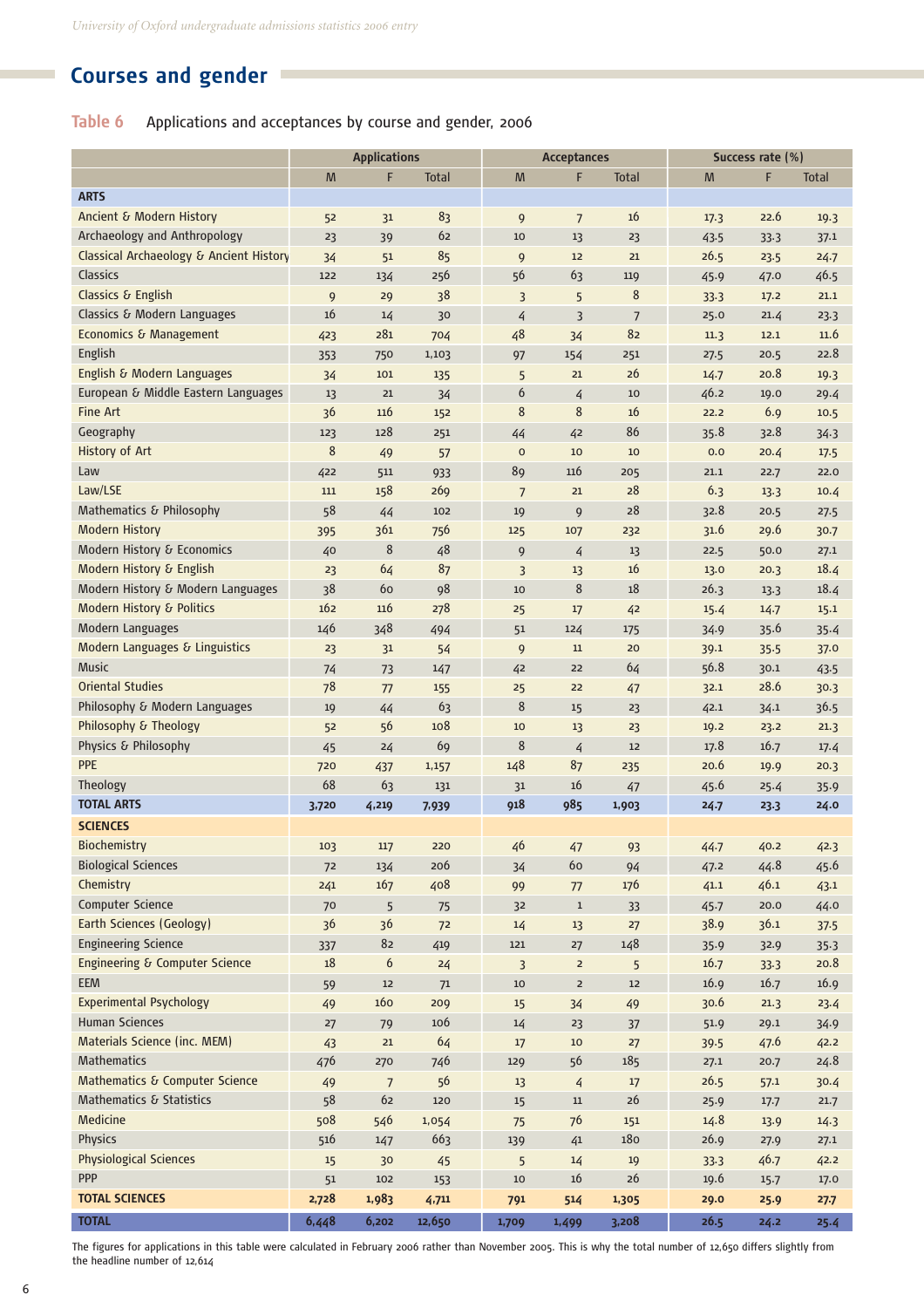# **Courses and type of school/college**

Table 7 Three-year average<sup>\*</sup> of applications and acceptances by course and type of school/college, 2004-6

|                                           | <b>Maintained</b> |                |                  | Independent |                |                      | <b>Others</b>    |                     |      |
|-------------------------------------------|-------------------|----------------|------------------|-------------|----------------|----------------------|------------------|---------------------|------|
|                                           | App               | Acc            | Success rate (%) | App         |                | Acc Success rate (%) | App              | Acc Success rate(%) |      |
| <b>Arts</b>                               |                   |                |                  |             |                |                      |                  |                     |      |
| Ancient & Modern History                  | 42                | $7^+$          | 17.5             | 29          | $10 -$         | 33.3                 | 12               | $2-$                | 13.9 |
| Archaeology and Anthropology              | $21 -$            | 10             | 48.4             | $18 -$      | $9+$           | 52.8                 | 20               | 4                   | 20.0 |
| Classical Arch & Ancient History          | $45+$             | $10+$          | 22.8             | $32 -$      | $9 -$          | 27.4                 | $12+$            | $\overline{2}$      | 16.2 |
| Classics                                  | $61 -$            | $27 -$         | 44.0             | $173+$      | $82 -$         | 47.1                 | 26               | $5+$                | 20.5 |
| Classics & English                        | $14+$             | 3              | 20.9             | 16          | 4-             | 22.9                 | $5+$             | $1+$                | 25.0 |
| Classics & Modern Languages               | $6 -$             | $2-$           | 29.4             | $26 -$      | $9+$           | 36.4                 | 3                | $0+$                | 11.1 |
| <b>Economics &amp; Management</b>         | 185               | $29+$          | 15.9             | $222 -$     | 40             | 18.0                 | 242              | $15+$               | 6.3  |
| English                                   | 584+              | 133            | 22.8             | 403+        | $104 -$        | 25.7                 | 118              | 12                  | 10.2 |
| English & Modern Languages                | $67 -$            | $11 -$         | 16.0             | $45+$       | 9              | 19.9                 | $17+$            | $\overline{2}$      | 11.5 |
| European & Mid Eastern Languages          | $10 -$            | $\overline{3}$ | 31.0             | 18          | $\overline{7}$ | 38.9                 | 5                | $1+$                | 26.7 |
| <b>Fine Art</b>                           | 65                | $\overline{7}$ | 10.8             | $47+$       | $7 -$          | 14.1                 | $38 -$           | 5                   | 13.3 |
| Geography                                 | 121               | 35             | 28.9             | $123+$      | 47             | 38.1                 | 16               | $3+$                | 20.8 |
| History of Art                            | 16                | $4 -$          | 22.9             | 24          | $4+$           | 18.1                 | $14 -$           | $2+$                | 17.1 |
| Law                                       | $593+$            | 120            | 20.2             | $221+$      | $56 -$         | 25.2                 | 200              | $30+$               | 15.2 |
| Law/LSE                                   | 129               | $14 -$         | 10.6             | 60          | $9+$           | 15.6                 | $84+$            | $3+$                | 4    |
| Mathematics & Philosophy                  | $48 -$            | $13+$          | 28.0             | $24 -$      | $Q -$          | 36.6                 | $16+$            | $2+$                | 14.3 |
| <b>Modern History</b>                     | $377+$            | $106+$         | 28.2             | 356+        | $115 -$        | 32.2                 | 59               | $17+$               | 29.4 |
| Modern History & Economics                | 15                | $4 -$          | 24.4             | 16          | $5-$           | 29.2                 | $12+$            | $\mathbf{1}$        | 8.1  |
| Modern History & English                  | 55                | 8              | 14.5             | 16          | $\overline{3}$ | 18.8                 | $14 -$           | $\mathbf{1}$        | 7.3  |
| Modern History & Modern Langs             | 49                | $9+$           | 19.0             | $37+$       | $11-$          | 28.6                 | $15+$            | $1+$                | 8.7  |
| Modern History & Politics                 | 139               | 25             | 18.0             | $88+$       | 15             | 17.0                 | $63 -$           | $8-$                | 12.2 |
| Modern Languages                          | $203 -$           | 79             | 39.0             | $216 -$     | $86+$          | 40.0                 | $40+$            | $10+$               | 25.6 |
| Modern Languages & Linguistics            | $26+$             | $10-$          | 36.7             | $21+$       | $8+$           | 39.1                 | $7\overline{ }$  | $2 -$               | 23.8 |
| <b>Music</b>                              | $82 -$            | $27+$          | 33.5             | 62+         | $32+$          | 51.9                 | $10 -$           | $\overline{2}$      | 20.7 |
| <b>Oriental Studies</b>                   | $47 -$            | $13+$          | 28.6             | $53+$       | 24             | 45.0                 | 35               | 9                   | 25.7 |
| Philosophy & Modern Languages             | $19+$             | $6+$           | 32.8             | 29          | $10 -$         | 33.3                 | $11 -$           | $3-$                | 25.0 |
| Philosophy & Theology                     | 45                | $7+$           | 16.3             | $48 -$      | $13+$          | 28.0                 | $13 -$           | $2+$                | 18.4 |
| Physics & Philosophy                      | $24+$             | $\overline{4}$ | 16.4             | 19          | $7+$           | 38.6                 | 12               | $1+$                | 11.1 |
| <b>PPE</b>                                | $370 -$           | 102            | 27.6             | 363         | 105            | 28.9                 | 407-             | 38                  | 9.3  |
| Theology                                  | $47+$             | $18 -$         | 37.3             | $53+$       | $21 -$         | 38.8                 | $18 -$           | $5+$                | 30.2 |
| <b>TOTAL ARTS</b>                         | 3,505-            | $847 -$        | 24.2             | 2,860       | $869 -$        | 30.4                 | $1,544-$         | 193                 | 12.5 |
| <b>SCIENCES</b>                           |                   |                |                  |             |                |                      |                  |                     |      |
| Biochemistry                              | 106               | $45 -$         | 42.1             | 82-         | 31             | 38.0                 | 56-              | $12+$               | 22.2 |
| <b>Biological Sciences</b>                | 99+               | $49 -$         | 49.0             | $80+$       | $39+$          | 49.0                 | $40 -$           | 9                   | 22.7 |
| Chemistry                                 | 190               | $85 -$         | 44.6             | $147 +$     | 79             | 53.6                 | $33 -$           | $12 -$              | 35.7 |
| Computer Science                          | $43+$             | $15+$          | 35.4             | $18 -$      | $6 -$          | 32.1                 | $18 +$           | 6                   | 32.7 |
| <b>Earth Sciences (Geology)</b>           | $39+$             | $20+$          | 51.7             | $14 -$      | $8-$           | 56.1                 | $6+$             | $1-$                | 10.5 |
| <b>Engineering Science</b>                | $162+$            | $66 -$         | 40.5             | $151+$      | $61 +$         | 40.5                 | 90+              | $12 -$              | 12.9 |
| Engineering & Computer Science            | 9                 | $\overline{2}$ | 22.2             | $5 -$       | $\mathbf{1}$   | 21.4                 | 13               | $1-$                | 5.1  |
| <b>EEM</b>                                | $13+$             | 5              | 37.5             | $18+$       | $5 -$          | 25.5                 | $51\,$           | $5+$                | 10.5 |
| Engineering & Materials (2004 entry only) | $2+$              | $\mathsf{o}$   | 0.0              | $2 -$       | $0+$           | 20.0                 | $0+$             | 0                   | 0.0  |
| Experimental Psychology                   | 139-              | $30+$          | 21.9             | 61          | 15             | 24.6                 | 33               | $3+$                | 10.1 |
| <b>Human Sciences</b>                     | 46                | $14 -$         | 29.7             | $37+$       | $15+$          | 41.1                 | $21+$            | 6                   | 28.1 |
| Materials Science (inc MEM)               | $16 -$            | $8+$           | 53.2             | $26 -$      | $16$           | 62.3                 | $14 -$           | 3                   | 22.0 |
| <b>Mathematics</b>                        | 393               | $100 -$        | 25.4             | $188 +$     | 72             | 38.2                 | 49               | $11+$               | 23.1 |
| Mathematics & Computer Science            | $34 -$            | $12 -$         | 34.7             | $8+$        | $\overline{3}$ | 36.0                 | $\boldsymbol{9}$ | 3                   | 33.3 |
| Mathematics & Statistics                  | $55+$             | $12+$          | 22.3             | 34          | $12 -$         | 34.3                 | $24 -$           | $5-$                | 19.7 |
| Medicine                                  | $533 -$           | 72             | 13.5             | 373         | 73             | 19.6                 | $151 -$          | 8                   | 5.3  |
| <b>Physics</b>                            | $369+$            | $105 -$        | 28.3             | $160 -$     | 61             | 38.2                 | $68 -$           | $12 -$              | 17.2 |
| <b>Physiological Sciences</b>             | $18\,$            | $7+$           | 40.7             | $17 -$      | $7+$           | 44.0                 | 6                | $\mathbf 1$         | 16.7 |
| <b>PPP</b>                                | $77 -$            | $13+$          | 17.4             | $49+$       | $15 -$         | 29.7                 | 49               | 3                   | 6.1  |
| <b>TOTAL SCIENCES</b>                     | 2,344             | 660-           | 28.1             | 1,470       | 519            | $35-3$               | 730+             | $112 +$             | 15.4 |
| <b>TOTAL</b>                              | $5.849 -$         | $1,506+$       | 25.8             | 4,330       | 1,388          | 32.0                 | 2,274            | $305 +$             | 13.4 |

The figures for applications and acceptances are given to the nearest whole number. + or - indicates whether the number has been rounded down or up. # Three-year averages are given because proportions vary from year to year.